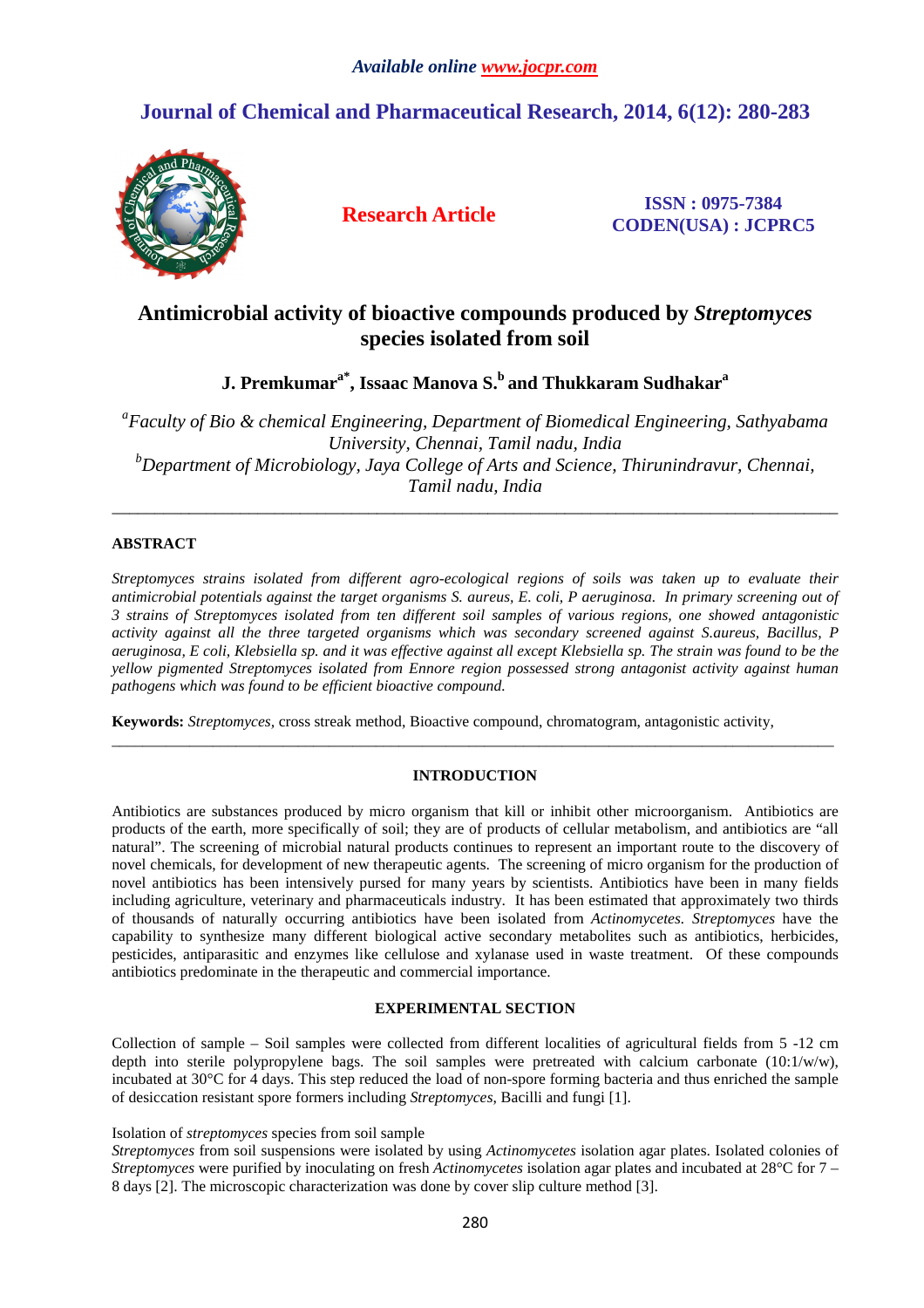Antimicrobial activity of *streptomyces* species by cross streak method

in primary screening the activity of pure isolates were determined by cross streak method on nutrient agar [4]. The test organism used for this assay were *E. coli*, *S. aureus* and *P. aeruginosa.* 

*\_\_\_\_\_\_\_\_\_\_\_\_\_\_\_\_\_\_\_\_\_\_\_\_\_\_\_\_\_\_\_\_\_\_\_\_\_\_\_\_\_\_\_\_\_\_\_\_\_\_\_\_\_\_\_\_\_\_\_\_\_\_\_\_\_\_\_\_\_\_\_\_\_\_\_\_\_\_*

Production of secondary metabolite by *streptomyces* species

Shake flask cultivation was employed for production of secondary metabolite in which starch casein broth of 30 ml was used as seed medium in 250 ml Erlenmeyer flasks and inoculated aspetically with a loopful of spore mass. The flasks were incubated at 29±1°C in shaker incubator for 6 days. The Antimicrobial metabolite was recovered from the culture filtrate by solvent extraction method [5]. After six days of incubation the broth was centrifuged at 10,000 rpm for 10 mins. Ethyl acetate was added to the supernatant in the ratio of 1:1  $(v/v)$  and shaken vigorously for 30 minutes for complete extraction. The lower aqueous layer was discarded. The upper solvent layer was retained and concentrated by keeping in water bath at 80-90°C till complete dryness was obtained.

Purification of crude extract by column chromatography

The purification of metabolite was carried out by column chromatography using silica gel as a column bed. Silica gel was then packed in the column by using ethanol: water (50:50) as solvent system. The crude extract was then loaded at the top of the column and eluted using ethanol: water (50:50) as solvent system. The fraction was collected after 15 minutes.

Thin layer chromatography

Thin layer Chromatography was done to determine the purity of the compound using Silica gel strip. Then ten microlitres of the ethyl acetate fractions was applied on the plate and the chromatogram was developed using chloroform: methanol (4:1) as solvent system. The spot in the chromatogram was visualized in the iodine vapour chamber and Rf value was determined.

Determination of antimicrobial activity of secondary metabolite produced by *streptomyces* species

Antimicrobial activity was determined by using the purified extract which was eluted in ethyl acetate by agar diffusion method using 3 hours broth culture which was compared with MacFarland standard 0.5 [6]. 100µl of the crude extract was loaded in the sterile disc which was placed over the lawn culture. The plates were incubated at 37°C for 18-24 hours and examined. The diameter of the zones of complete inhibition was measured.

#### **RESULTS AND DISCUSSION**

Out of ten samples collected a total of three strains of *Streptomyces* species were isolated from soil regions of Tamil Nadu. The strains were found to be a white pigmented and yellow pigmented *Streptomyces* grown on *Actinomycetes* isolation agar (Table 1). All the strains isolated are identified up to genus level based on macroscopic and microscopic analysis by cover slip culture of the strains when observed under microscope revealed smooth walled spores with long, branched filaments. Macroscopic and microscopic characters suggested that the strains belong to Genus *Streptomyces* (Table 2).

| Location       | No. of sample | Number of isolates | Total |
|----------------|---------------|--------------------|-------|
| Ennore         |               |                    |       |
| Ambattur       |               |                    |       |
| Thirunindravur |               |                    |       |
| Puzhal         |               |                    |       |

| Location       | Isolated strains | Morphology                                 |  |
|----------------|------------------|--------------------------------------------|--|
| Ennore         | Strain I         | Yellow pigmented, smooth circular colonies |  |
| Thirunindravur | Strain II        | White, flat colonies                       |  |
| Puzhal         | Strain III       | White Pigmented, colonies                  |  |

Antimicrobial activity by preliminary screening method

Out of 3 strains of *Streptomyces* species isolated, one strain showed strong antagonistic activity that is strain I (yellow pigmented) *Streptomyces* obtained from soil region of Ennore was effective against three test organism in primary screening by Cross streak method such as *S.aureus, E.coli, P. aeruginosa*.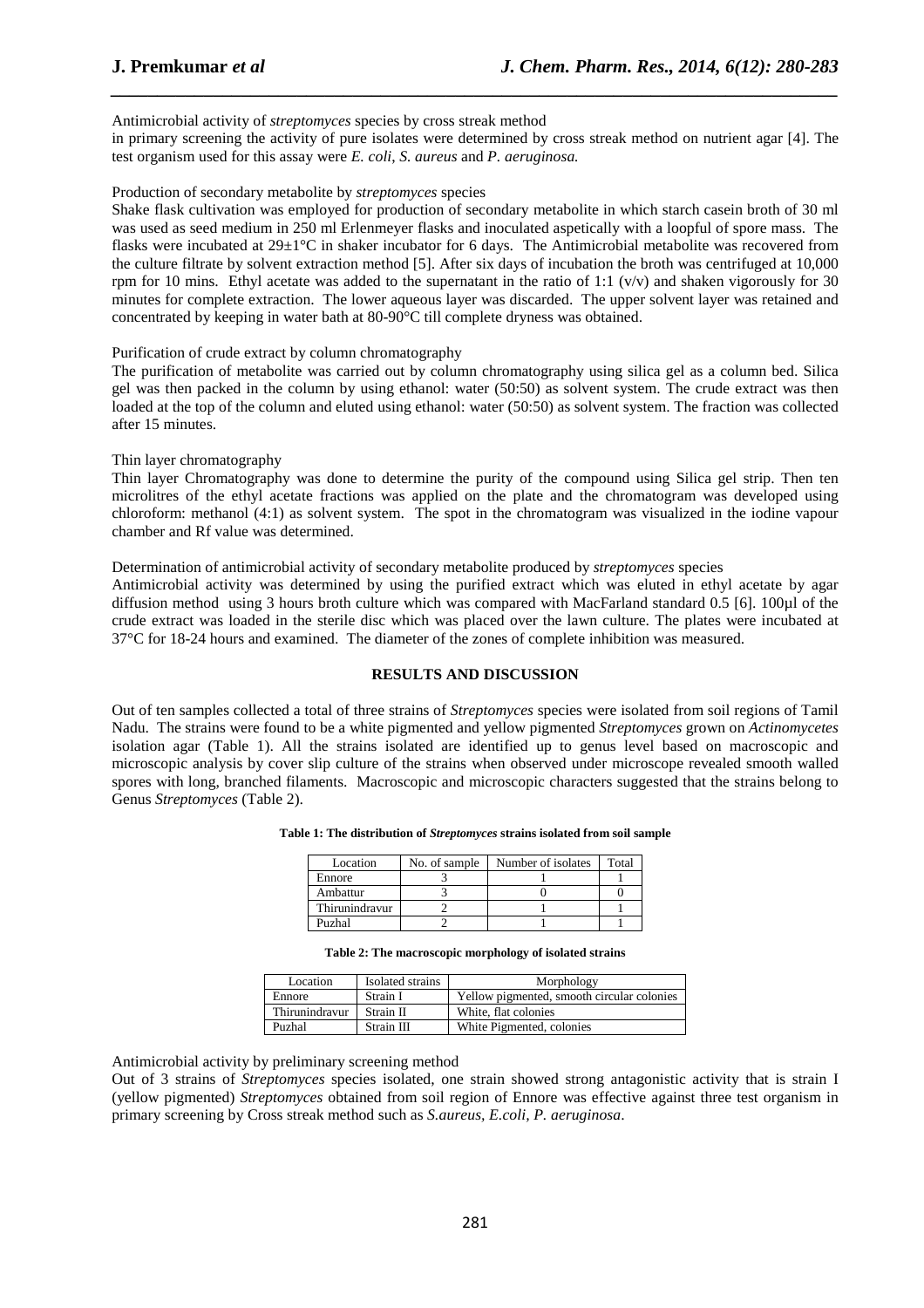Production and screening of secondary metabolite

Out of 3 strains, strain I was found to be very effective against pathogenic organism. The strain I was further subjected to production of secondary metabolite by inoculating in production media and by solvent extraction method. A crude compound was obtained which was further purified by column chromatography in which a single fraction was obtained. TLC was performed by using silica gel to check the purity and Rf value of the fraction produced by *Streptomyces* species. One spot was seen after subjecting the TLC plate to iodine vapors. The spot given by the fraction of *Streptomyces* species showed a RF value of 0.63 and Yellow color spot was observed. The antimicrobial activity of the fraction against the test organisms was determined by disc diffusion method and shown in Table 3 and Figure 1.

*\_\_\_\_\_\_\_\_\_\_\_\_\_\_\_\_\_\_\_\_\_\_\_\_\_\_\_\_\_\_\_\_\_\_\_\_\_\_\_\_\_\_\_\_\_\_\_\_\_\_\_\_\_\_\_\_\_\_\_\_\_\_\_\_\_\_\_\_\_\_\_\_\_\_\_\_\_\_*

|                | Antimicrobial activity of fraction |                    |              |                 |               |  |  |  |
|----------------|------------------------------------|--------------------|--------------|-----------------|---------------|--|--|--|
|                |                                    |                    |              |                 |               |  |  |  |
| Test Organisms | <i>S</i> aureus                    | $E\,$ coli $\perp$ | P aeruginosa | Klebsiella spp. | Bacillus spp. |  |  |  |
| Zone $(mm)$    |                                    |                    |              |                 |               |  |  |  |

**Table 3: Antimicrobial activity of fraction against target organism** 



The search for novel metabolites would be more promising if diverse *Actinomycetes* were sampled and screened. High proportions of antimicrobial activities were produced by *Streptomyces* spp. isolated from soil and aquatic regions [7]. In the present study, 10 soil samples were collected from which 30% of the soil sample possesses *Actinomycetes.* The Genus *Streptomyces* was known as the one of the major source of producing bioactive natural product metabolites which has the antagonistic activity against target organisms. Microscopic and macroscopic morphology of the organisms was identified in the present study and characterized the isolate at Genus level as *Streptomyces* (spore chain with coiling and branching) which is in accordance with observation [3]. The author reported that the isolates producing antibiotics showed antimicrobial activity against gram positive and gram negative organisms. In the present study the antibiotic showed similar activity against selected gram positive and gram negative organisms. According to the results [8] the antibacterial activity, against gram negative bacteria were less frequent than gram positive bacteria. The result of primary and secondary screening reveals that the most active isolate from Ennore was active against gram positive than negative organisms. *S aureus* - 22mm, *Bacillus spp.*- 11mm, *P. aeruginosa*-16mm, *E. coli*-9mm, *Klebsiella spp.* -0mm which correlated the work [9,10]. For the complete characterization of antibiotic it should be isolated in a uniform and single component, which was done by Column chromatography in which during elution single fraction was obtained which reveals that one fraction is present in the crude extract. Further the fraction which was obtained from column chromatography was subjected to TLC to determine the Rf value and it was found to be 0.63 which was co-relating the work [1, 11]. The results of this study strongly support this; the isolated metabolite may be used in the management of microbial infection. In recent years the pathogenic organisms are giving resistance to existing antimicrobial agents hence the search for new, safe and more effective antimicrobial agent is required. Although the antimicrobial agent obtained in this study could not be declared as new antibiotic, there is a possibility of finding new antibiotics in Tamil Nadu because of its wide biodiversity. For proper identification of the antimicrobial extracts it is necessary to obtain further pure forms of antimicrobial metabolite which requires series of purification process and different chemical analysis said NMR spectroscopy, HPLC and other sophisticated techniques.